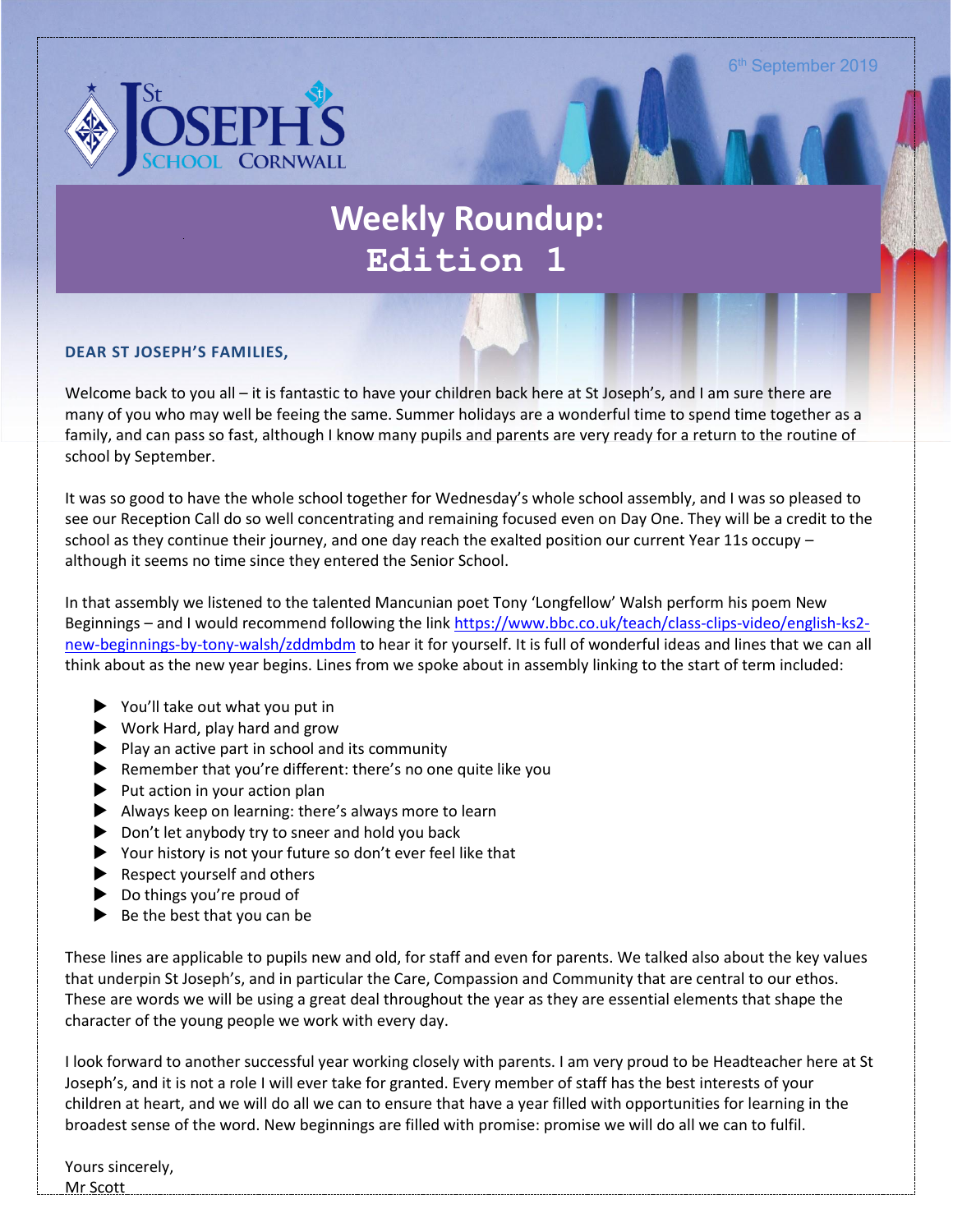## **Announcements**

With the week being so short, there are so few articles. A fuller version will be published next week. If you have any school community news that you would like to be published in this update then please do not hesitate to let us know.

#### **PE Kit and Uniform**

A number of pupils are still missing items of uniform and PE kit that have not been found in school over the summer break. Can all parents check their own child's "kit" for these lost items. Any such items can be handed in to the school office and they will be reunited with their owners. Many thanks.

#### Welcome to new St Joseph's staff:

- ▶ Miss Ashton-Smith Junior School Teaching Assistant
- Mr Cattell English teacher and Year 10 tutor
- Mrs Jones Year 5 teacher

ı

**Mr Lucas - IT Systems Manager** 

#### Changes to Senior School staffing

- **Mr S Matthews is Deputy Head**
- Mrs Paton is Head of Key Stage 4
- Mrs Gardner is Head of Key Stage 3

#### Heads of House:

- **Mrs Betambeau Cothele (St Thomas')**
- Mr Brown Lanhydrock (St Catherine's)
- **Mrs Green Trerice (St Michael's)**
- ▶ Miss Hemingway Pencarrow (St Dominic's)

### Congratulations to Zola Courtney-Bridgey

Zola was with us here at St Joseph's from Nursery until Year 11, leaving in July 2015. She went from St Joseph's to the Brit School in London, winning her place in the face of intense nationwide competition for the few places on offer. She is a remarkably talented singer songwriter, and her work is now being released. As a whole school we listened to her first release in assembly and it is wonderful to see how far she has gone, and how much she remains the St Joseph's girls she always was. Well done Zola: we are very proud indeed of you! Click the link<https://www.youtube.com/watch?v=SUDy9t7J0CY&feature=youtu.be> to see this talented former pupil. A brilliant way to start the term. Mr Scott. 

James Brobin Tennis Lessons Payment is for the Autumn Term is now due. If you are not sure on the cost you can email James on [brobinjames@gmail.com](mailto:brobinjames@gmail.com) or speak to a member of office staff who can check for you.